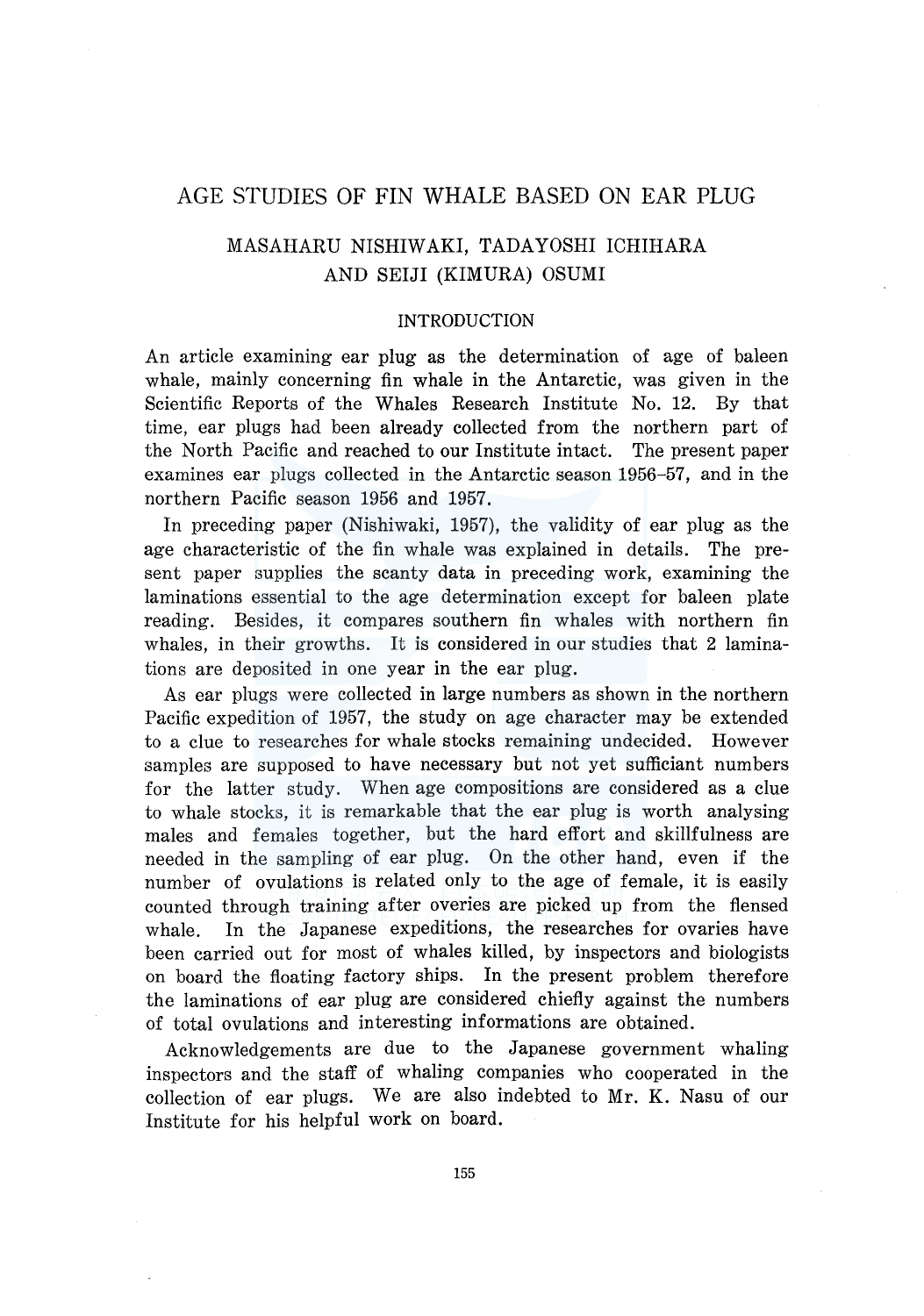#### MATERIAL AND METHOD

The numbers of ear plugs used in the present work were 288, 149 and 403 for the Antarctic expedition season 1956-57, the northern Pacific expeditions of 1956 and 1957 respectively, as shown in the appendixes.

In the northern Pacific expedition of 1956, the sampling of ear plugs was not carried out mainly for male but for female fin whales to compare the number of laminations with that of total ovulations. In the nothern Pacific expedition of 1957, the sampling of ear plugs was carried out at random for male as well as for female fin whales, so the samples collected may represent the whale stock to a considerable degree. In the Antarctic expendition season 1956-57, ear plugs were collected at random in 5 Japanese fleets but their numbers were not enough to represent the whale stock.

The ear plugs were preserved in 10% formalin solution soon after collections. Cutting down the convex side of ear plug with knife, we smoothed its surface to nearly longitudinal axis with iron rasp, since then we smoothed further its surface with rough and fine whetstones to read apparently the laminations. Then, the number of laminations of core was counted by authors alternately, by their naked eyes and with magnifying glasses or dissecting-microscopes.

#### COLOUR OF CORE

According to Symons (1956), the colour of ear plug varies from a dull ochre to black and this observation coincides with us. During our counting of laminations, we found the core of ear plug of the younger whale are easily discriminated from that of the older whale through its colour. In the younger stage of whale, especially from the birth to the sexual maturity, the colour of core is whitish yellow and the structure of core is fragile and coarse. When the whale becomes older, the colour of core changes from a dull ochre to blackish brown and the structure of core changes more hardly and densely. Each lamination before the sexual maturity is remarkably thick for male as well as for female fin whales. In this regard three samples of females are shown in Fig. 1.

#### VARIATION OF CORE LENGTH

It was already shown in the preceding paper (Nishiwaki, 1957) that the wide individual variations were found in the increases of thickness of laminations in the core of ear plugs. We now measure the lengths of cores on the samples caught in the northern Pacific in 1956 to confirm

ķ,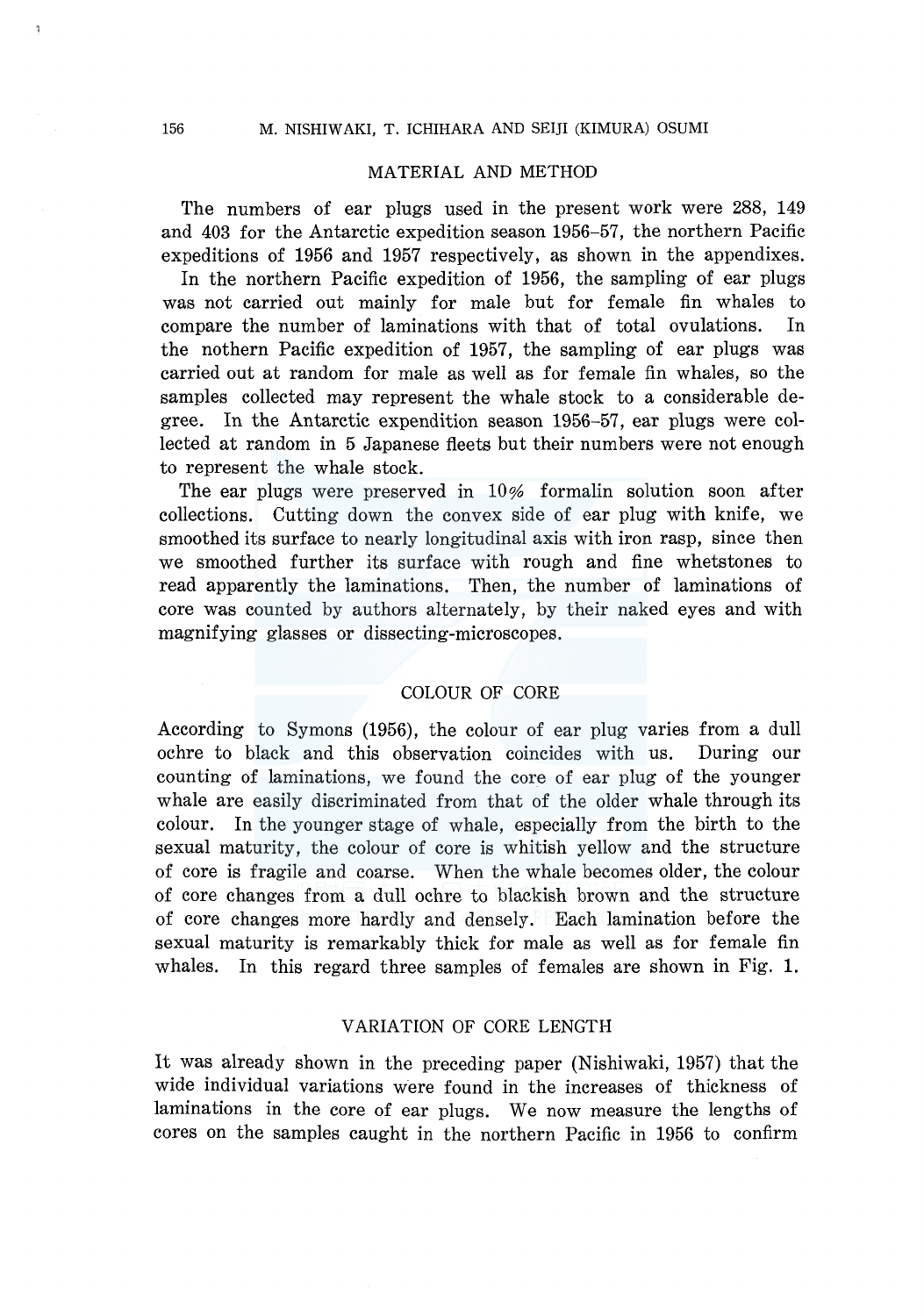the above fact and compare with the samples from the Antarctic.

In order to explain the difference of length between the left and right core, five samples are shown in Table 1.



Fig. 1. Bisected specimens of ear plugs from fin whales.  $(x2/3)$ Left specimen: from the Antarctic, sexually immature female, body length 58 feet, 7 laminations.

Middle specimen: from the Antarctic, sexually mature female, body length 70 feet, 36 laminations.

Right specimen: from the northern Pacific, sexually mature female, body length 64 feet, 100 laminations.

TABLE 1. THE DIFFERENCE OF THE CORE LENGTH AND THE NUMBER OF LAMINATIONS BETWEEN THE LEFT AND RIGHT EAR PLUG OF THE SAME FIN WHALE. THE SPECIMENS ARE CAUGHT IN THE NORTHERN PACIFIC IN 1956.

|                        |        |                 | Left core             | Right core      |                       |  |
|------------------------|--------|-----------------|-----------------------|-----------------|-----------------------|--|
| Body length<br>in feet | Sex    | Length<br>in mm | No. of<br>laminations | Length<br>in mm | No. of<br>laminations |  |
| 56                     | Female | 19              |                       | 16              | 6                     |  |
| 58                     | Female | 27              |                       | 26              | 9                     |  |
| 63                     | Female | 48              | 14                    | 48              | 15                    |  |
| 64                     | Female | 67              | 100                   | 51              | $100\,$               |  |

The length between the two cores of an individaul differs to some extent but the lamination is the same in numbers. A little difference may depend upon the cutting technique of the core. The difference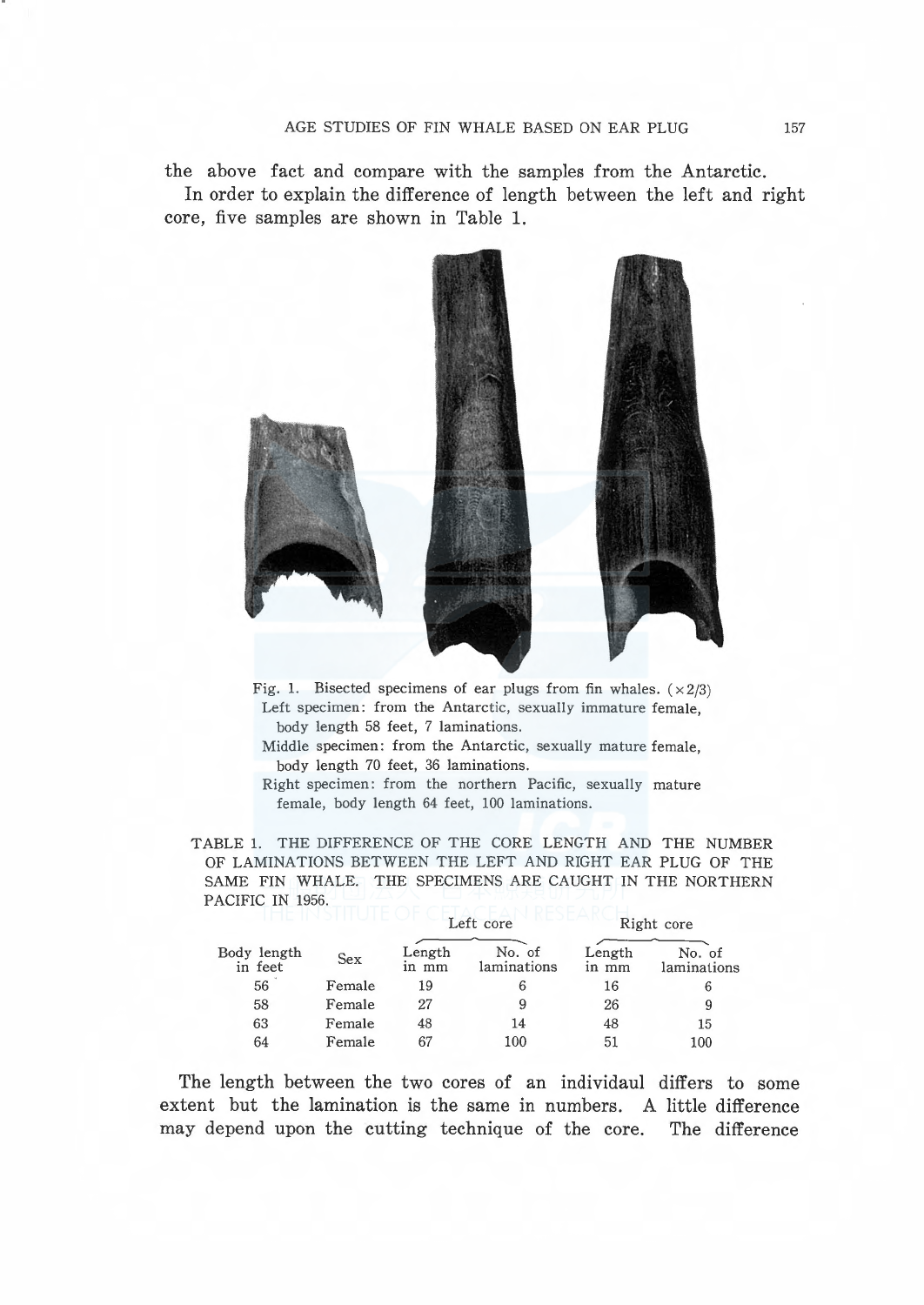of 16 mm. shown in a female of 64 feet in length in Table 1 may come from the growing process of each ear plug. In Fig. 2, the lengths of cores of individuals are plotted against the number of laminations.





Sold line: Northern Pacific. Broken line: Antarctic (Nishiwaki 1957). Open circles: Females. Solid circles: Males.

There are also wide individual variations in the ear plugs of fin whales in the northern Pacific. It may be concluded that the length of core is useless for an age character of the fin whale. There is seen no variation of core length between males and females in Fig. 2. This fact supports that the sex of whale can not be discriminated with the morphological character of the ear plug. Moreover, the mean length of core of fin whale seems to be shorter in the northern Pacific than in the Antarctic ; the core lengths of older whales are shorter in the former than in the latter by about 10 mm. This finding maybe depends upon the difference of skull width between two whale populations.

# LAMINATION AND WEIGHT OF TESTIS

In Fig. 3, the weight of testis is plotted against number of laminations, indicating the heavier one of two testes. As shown in this figure, the weights of testis scatter wider in the older whales. In the northern Pacific, as all testes of whales killed were weighed, numbers of samples are much in the figure more than those in the Antarctic. In the Antarctic expeditions, the testes were not weighed usually, if they seem to be sexually mature from their volumes. Therefore, though actual numbers of ear plugs in the Antarctic are fairly much as shown in the ap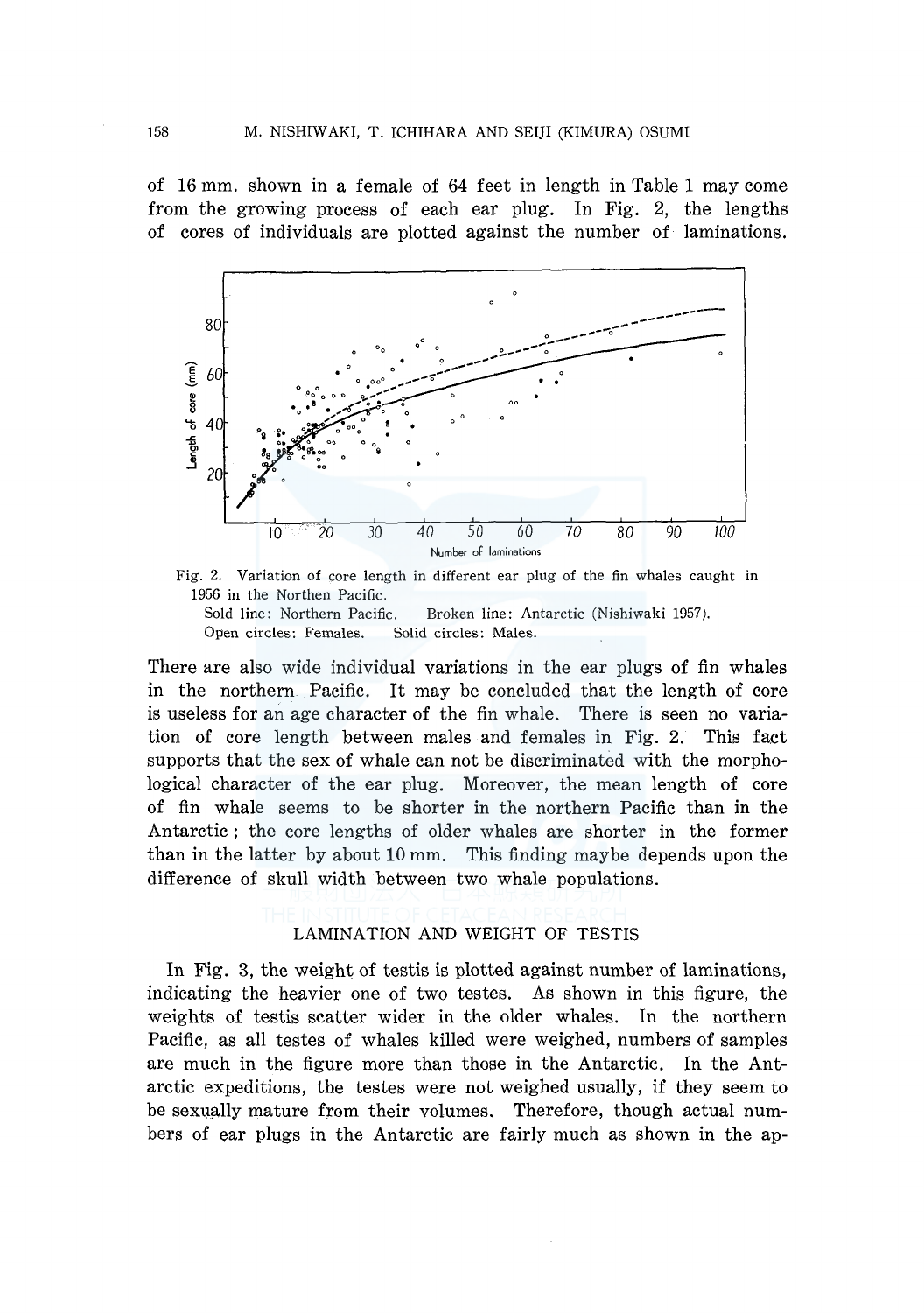pendix, all of them are not used for the present purpose and testes of rather younger individuals are plotted in Fig. 3.



Fig. 3. Growth curve of weight of testis based on the number of laminations. The heavier testis in each individual is used as the symbol of the weight of the testis. black circle: Northern Pacific fin whales cross: Antarctic fin whales

With regard to the growth of testis, the difference between the southern and the northern fin whale is negligible and so the average growth is presumed in a curve as given in Fig. 3. The weight of 5.0 kg. in the sum of both testes has been used for the determination of mature male whale until now but recent histological studies testify this weight is rather heavier. For the present purpose, the male fin whale is considered to mature over 2.5 kg. in the weight of heavier testis. According to the growth curve, the weight of 2.5 kg. in the testis corresponds to the lamination of 11, that is, in the southern and northern hemispheres, male fin whales mature at the breeding season following 5 years after birth. It is interesting that the same fact is obtained for female fin whales. In the appendix, male fin whales, whose ear plugs have been collected, are divided into two groups; one group includes sexually immature whales and the other group involves sexually mature whales.

#### LAMINATION AND TOTAL OVULATIONS

For the present purpose, number of samples are 128, 108 and 201 in the Antarctic season 1956-57, in the northern Pacific seasons 1956 and 1957 respectively. In the northern Pacific, as the ear plugs in 1956 were collected with some schemes the frequency distribution of lamina-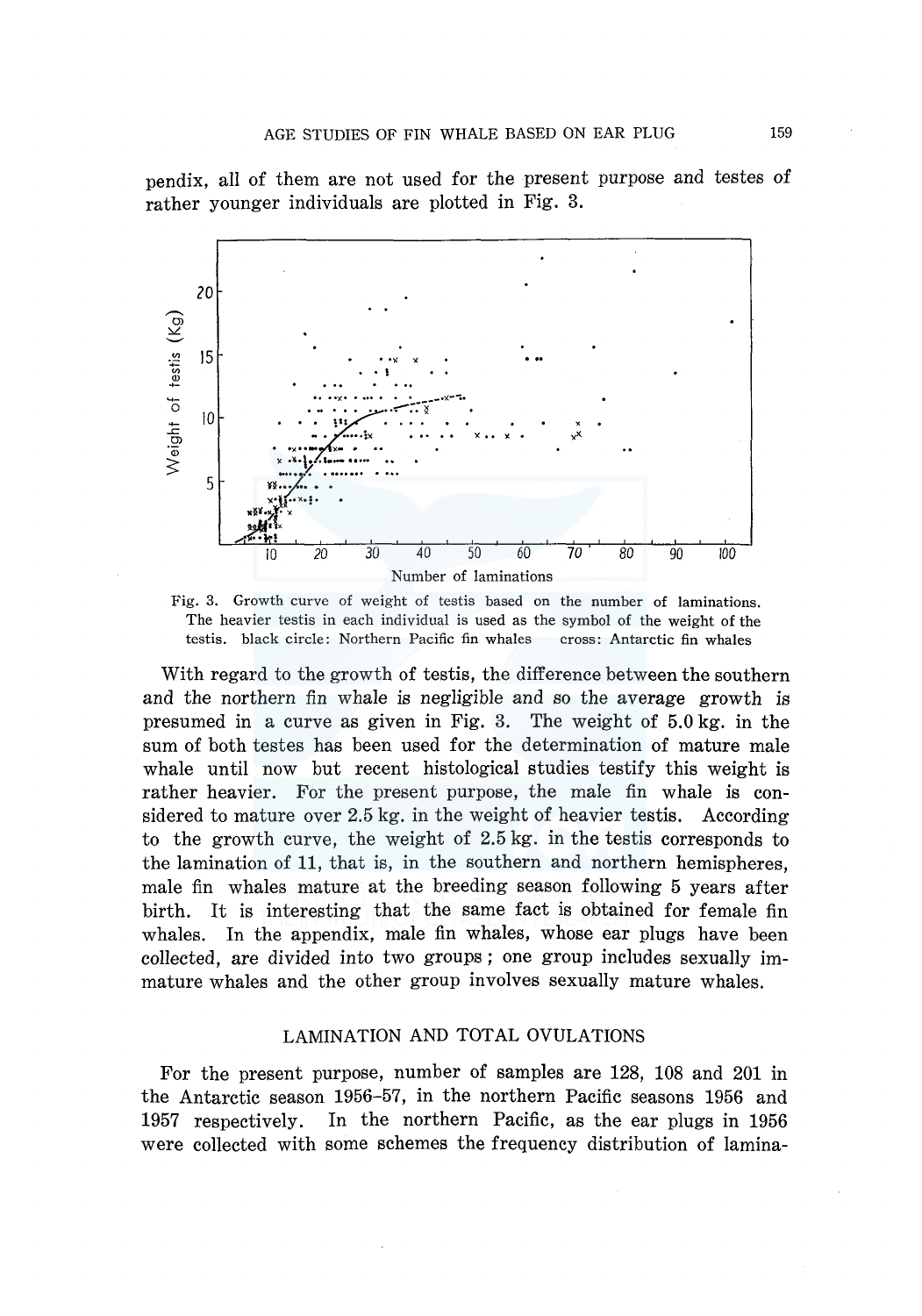#### 160 M. NISHIWAKI, T. ICHIHARA AND SEIJI (KIMURA) OSUMI

tions for the saxually immature whale does not resemble that in 1957. However, the laminations of immature whales killed ranges similarly in both years; 11 from 5 laminations in 1956 and 12 from 6 laminations in 1957, that is, the ages of immature whales killed cover 6 from 2.5 years after birth. As tabulated in the appendix, it seems that some female whales mature early at 4.5 years and all females mature by 6 years after birth. When all samples of mature females are considered, an average number of laminations at the sexual maturity is about 11



Fig. 4. Relation between the number of laminations and the total ovulations for the northern Pacific fin whale in 1956. cross: Pregnant.



Fig. 5. Relation between the number of laminations and the total ovulations for the northern Pacific fin whale in 1957. cross: Pregnant.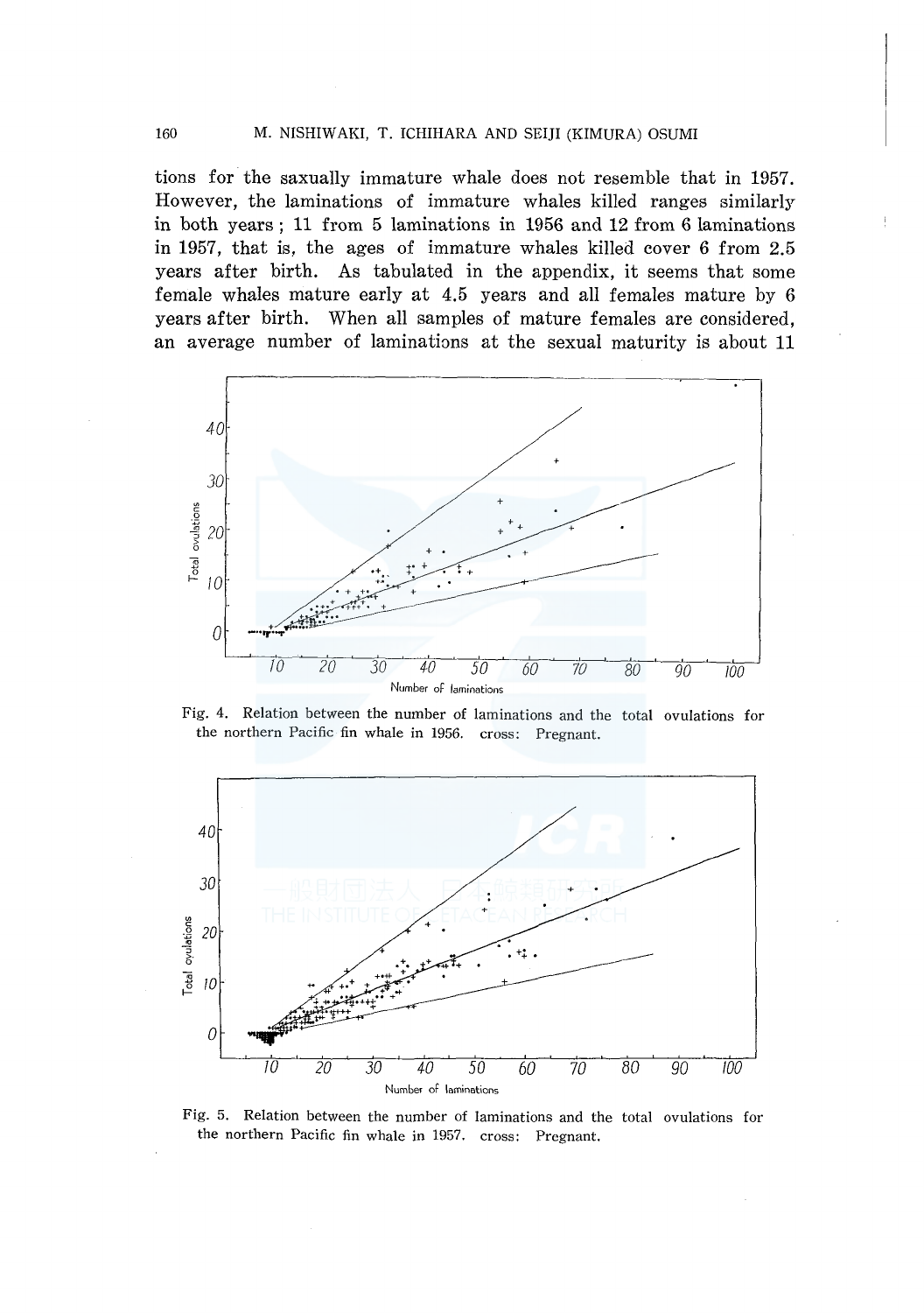

Fig. 6. Relations between the number of laminations and the total ovulations for the Antarctic fin whale in 1956- 57. cross: Pregnant.

showing about 5.5 years after birth and this finding is shown in Figs. 4, 5 and 6.

From Figs. 4, 5 and 6 valuable suggestions are obtained on the relation between age of whales and number of ovulations. After the sexual maturity, individuals repeat ovulations, pregnancies and lactations in their breeding cycles but each ovulation does not always bring forth pregnancy. When ages increase more and more, total ovulations of individuals scatter in numbers wider and wider. In Fig. 3 of the previous paper (Nishiwaki, 1957), the variations of number of ovulations were in the same range both for younger and for older whales. This is a wrong assumption coming from scanty data and this must be rectified in the present paper. The differences between pregnant whale and resting whale are negligible in the range of such dispersion. For the present purpose, females maturing at the same age will be divided into two groups. Granted that one group has frequently pregnant chances following ovulations and the other has not frequently pregnant chances following ovulations, number of ovulations are more in the former group than in the latter group with increasing of ages.

It is assumable that there is a linear relation between number of laminations and number of ovulations. Using the samples in the northern Pacific season 1957 an equation is given by drawing a line among the upper dots as shown in Fig. 5. It is

$$
Y\!=\!0.70X\!-\!5.67
$$

Where  $Y$  is the number of ovulations and  $X$  is the number of lami-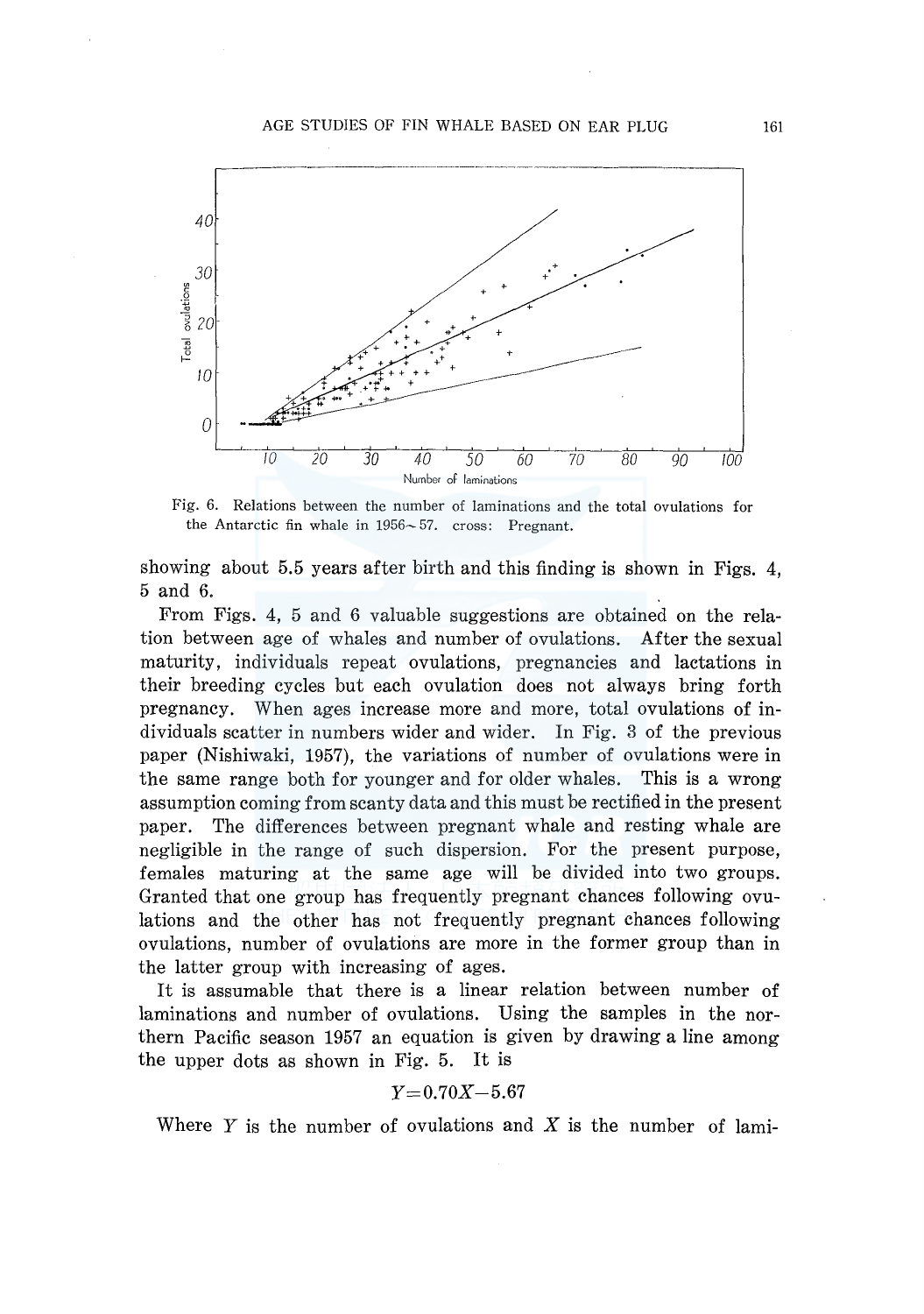nations. In the same manner, a lower linear equation is

#### $Y = 0.21X - 2.30$

These both linear equations are applied to the samples in the northern Pacific season 1956 and in the Antarctic season 1956-57 being shown in Figs. 4 and 6. This important fact includes that, in the southern and northern hemispheres, the female fin whale matures at the same ages after birth and it accumulates about the same number of corpora lutea in its ovaries during a breeding season.

In the female fin whale, the numbers of ovulations and laminations are supposed to indicate its age, even if these show relative and absolute ages. Generally speaking, the frequency distributions of female whales based on the numbers of ovulations and laminations after the sexual maturity are expressed as exponential types in the catch of the Japanese expeditions. In such case, a regression line presumed to obtain the average number of ovulations for a year is not always effective. However, for the present purpose, the regression line of total ovulations to total laminations is given for each season, although our samples are small in numbers of the high age groups.

These linear equations are as follows.

Northern Pacific season  $1956: Y=0.42X-4.10$ Northern Pacific season  $1957: Y=0.38X-2.84$ Antarctic season 1956-57:  $Y=0.45X-3.48$ 

Those lines are drawn in Figs. 4, 5 and 6. From these results, the average number of ovulations for a year ranges between 0.8 and 0.9, varing a little in each season. From a recovered female fin whale bearing a mark for 6 years, Mackintosh (1942) estimated the rate of accumulation of corpora lutea could not be much more than about one a year (or two every two years), although one could not draw any final conclusions from the particulars of a single whale. Peters (1939) estimated also that in the fin whale there was an average of 1.8 ovulations in two years. Our study is compatible with these estimations. The whale marking has been conducted every year since 1949 in the North Pacific by the Japanese whaling boats. However no biological information available for the number of accumulation of corpora lutea has been given from the fin whale recaptured until now. The variation among three seasons may depend upon the sampling errors as well as the localities of whales. As shown in the fact that the average number of ovulations for a year is in rather smaller figures in the northern Pacific than in the Antarctic, pregnancies following ovulations may appear more frequently in the former than in the latter, chiefly because the stock of whale is smaller in the former than in the latter.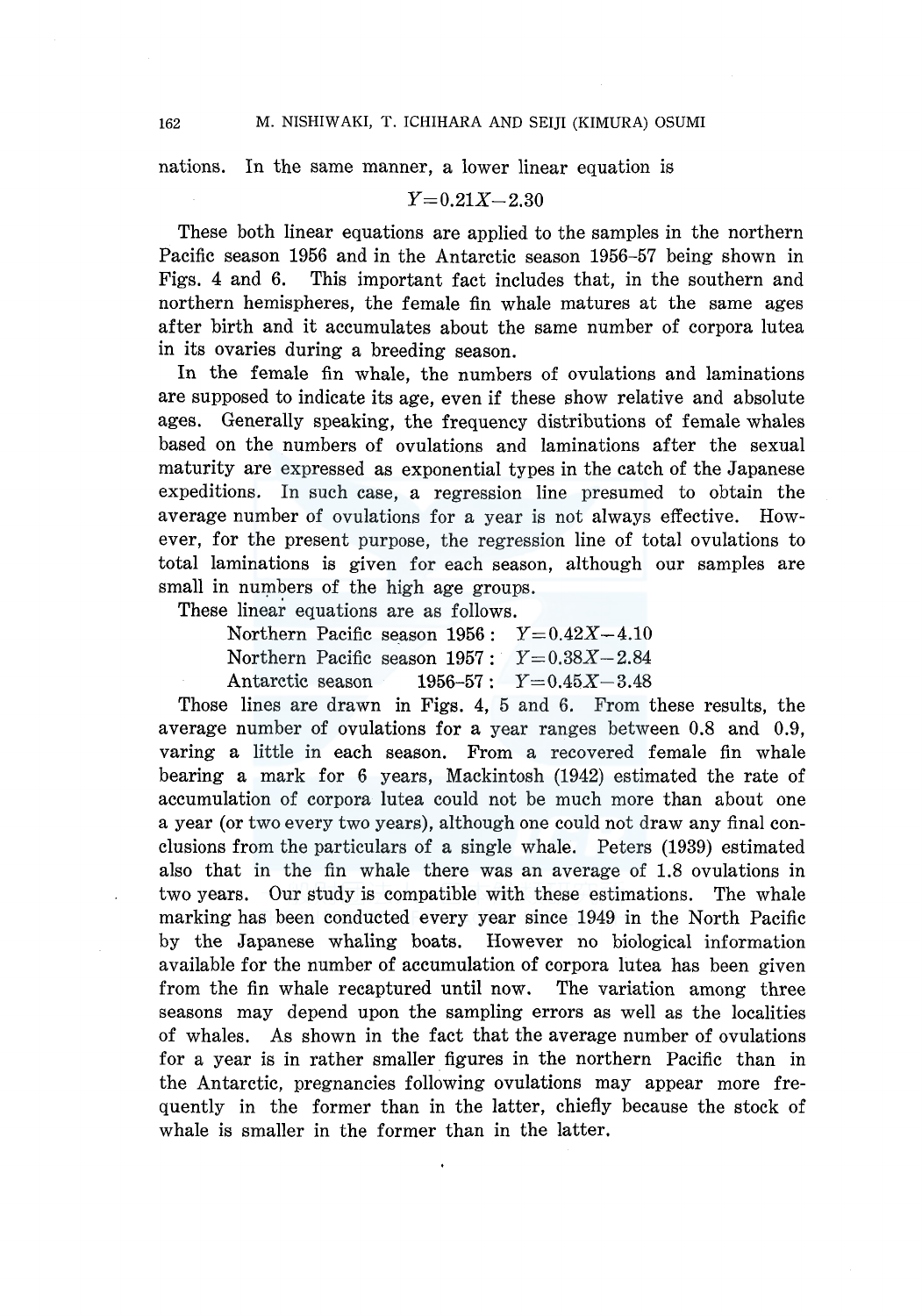From the upper line above mentioned, the number of ovulations for a year is obtained as about 1.4, corresponding to Laws' estimation in his provisional report (1956). Judged from this assumption, when the oestrus cycle without fertilization is repeated, ovulation of 2.8 and 6ver occurs sometimes for a breeding season which is supposed to be 2 years for the fin whale. On the other hand, from the lower line, the number of ovulation for a year is given as about 0.4. When each ovulation always bring forth pregnancy, the fin whale sometimes ovulates in the ratio of 0.8 for a breeding season. This assumption supports that a breeding season for fin whale generally covers 2 years but it sometimes covers 3 from 2 years.

#### LAMINATION AND BODY LENGTH

In previous papers (Purves, 1955; Laws & Purves, 1956; Nishiwaki, 1957), the growth curve of fin whales based on the number of laminations is not enough, owing to the scanty samples.

Figs. 7 and 8 show the relation between the number of laminations and the body length for the southern and norther fin whales with our data. Since the young whales below 4 laminations are not caught, the earlier part of growth curve is not completed. But the body length at the birth is about 21 feet for fin whales, therefore the growth of early ages is presumed from these points of view. As shown in these figures, the individual variations of the body length are very large. For instance, the body lengths in the northern females at 30 laminations vary from 60 to 67 feet.

However it will be seen that the type of growth curves of the southern and northern fin whales are very similar each other. At the earlier age, males and females grow similarly and their growth rates are very large. From about 5 to 11 laminations the female grows more rapidly than the male. The body lengths at sexual maturity are as follows.

|                    | Male    | Female  |
|--------------------|---------|---------|
| Northern fin whale | 58 feet | 61 feet |
| Southern fin whale | -63     | 67      |

The age at the maximum lengths is estimated to correspond about 40-45 laminations, according to these figures. That is to say, if the 2 laminations are deposited in one year, the age will be about 20-23 years at the maximum length. The number of ovulations at the physical maturity is about 15 for the fin whale. According to our studies on the fin whale there is the ovulation of 0.8-0.9 for a year and the age at sexual maturity is 5.5 years after birth. Then the age at physical maturity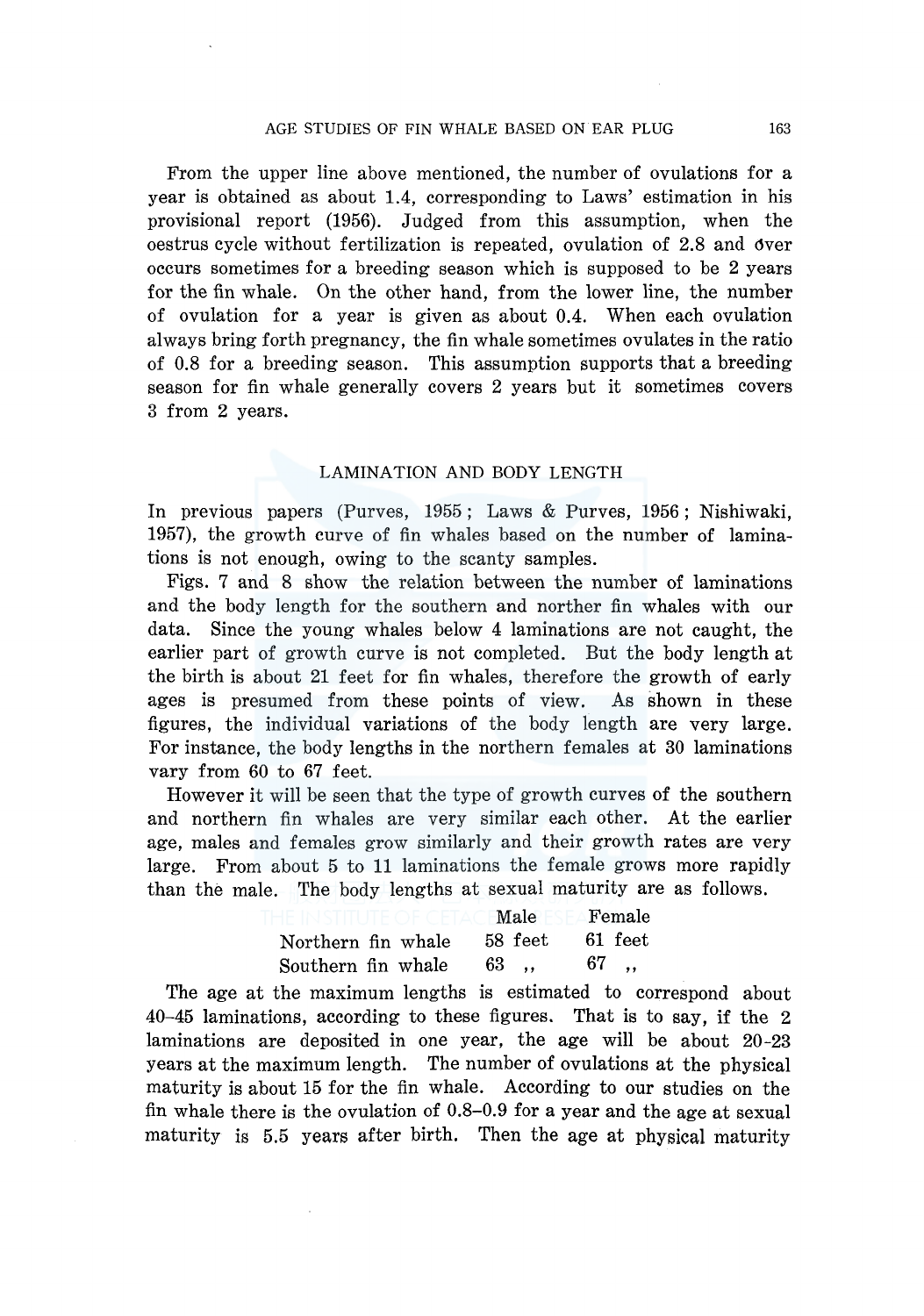

Fig. 7. Relation between body length and number of laminations for the northern Pacific fin whale. Black circle: Female, cross: Male.



Fig. 8. Relation between body length and number of laminations for the Antarctic fin whale. Marks are the same as figure 8.

is between 21 and 24 years after birth. maximum length is the same age at the physical maturity. at this age are as follows. Therefore, the age at the The lengths

|                    | Male    | Femle   |
|--------------------|---------|---------|
| Northern fin whale | 62 feet | 66 feet |
| Southern fin whale | 67      | 72,     |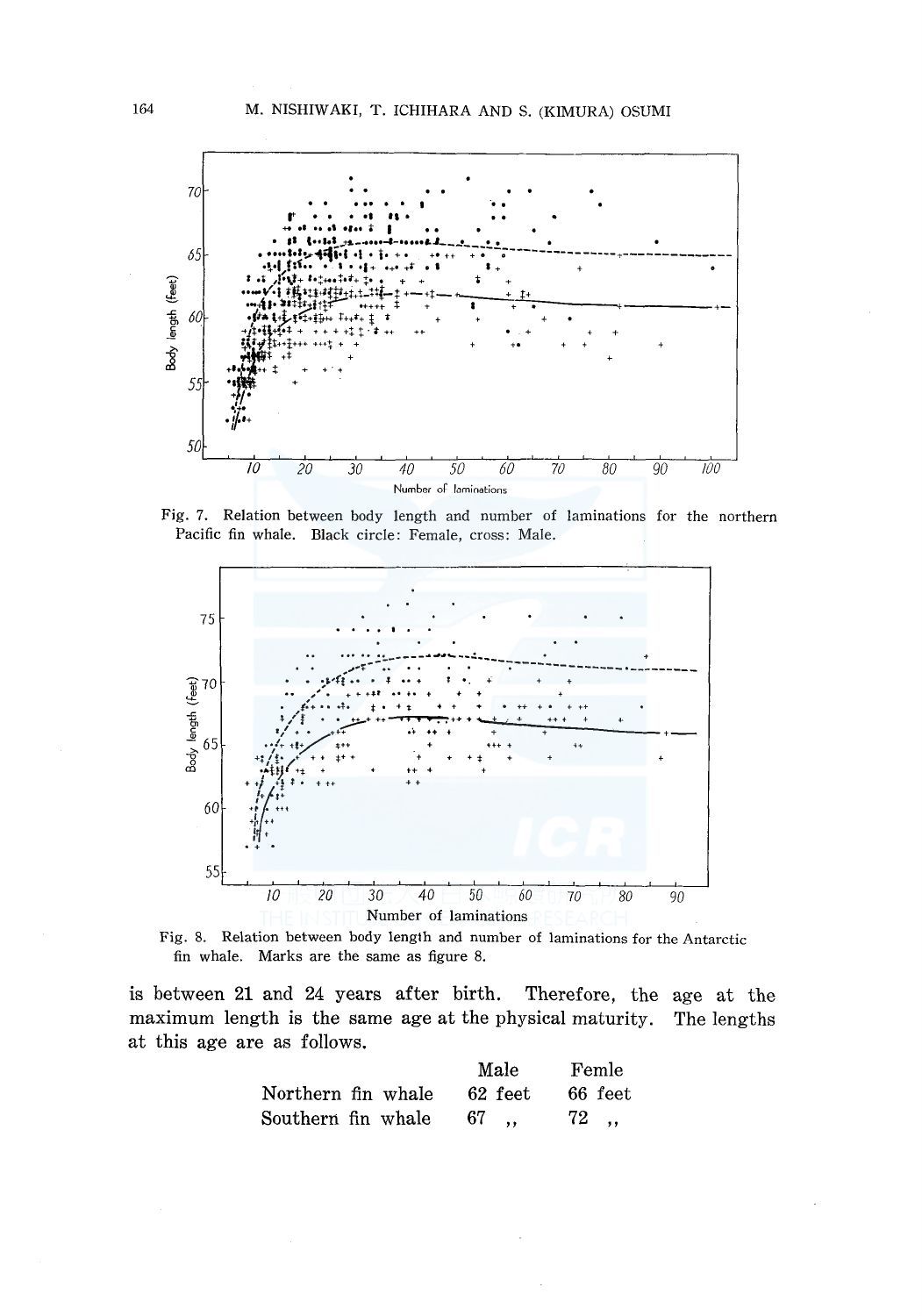After the attainment of physical maturity, the body lengths seem to shrink in both sexes. This shrinking tendencies are shown in Figs. 7 and 8.

#### SUMMARY

1. With regard to the fin whales of the same ages, the length of core is generally shorter in the northern Pacific than in the Antarctic. Since the core length has wide individual variations, the measuring of them is not effective method for determining of age.

2. The growth of testis based on the number of laminations does not differ between fin whale in the Antarctic and that in the northern Pacific. In the female fin whale, the number of ovulations distributes with the same range against the number of laminations both in the Antarctic and in the northern Pacific.

3. In the Antarctic the body lengths at sexual maturity are 63 and 67 feet, and besides the body lengths at physical maturity are 67 and 72 feet, in males and females respectively. In the northern Pacific the body lengths at sexual maturity are 58 and 61 feet, and the body lengths at physical maturity are 62 and 66 feet, in males and females respectively.

4. Male and female fin whales mature at about 11 laminations. Judged from the relation between the number of laminations and the number of ovulations, female fin whales ovulate in the average between 1.5 and 2.0 per one breeding season. However, it is supposed that there is slight difference between the Antarctic and the northern Pacific fin whales. In the present work the Antarctic fin whale ovulates in 1.8, whereas, the northern Pacific fin whale ovulate 1.6 per one breeding season in average.

#### REFERENCES

- ICHIHARA, T. (1957). The biological investigations of whales caught in the northern Pacific *in 1957.* Tokyo, Hogei Kyokai. (In Japanese).
- KIMURA, S. (1956). The *biological investigations of whales caught in the northern Pacific in 1956.* Tokyo, Hogei Kyokai. (In Japanese).
- LAWS, R. M. (1956). *Mortality rates of female fin whales in the Antarctic.* (Provisional, not for publication).
- LAWS, R. M. & PURVES, P. E. (1956). The ear plug of Mysticeti as an indication of age with special reference to the North Atlantic fin whale. *Norsk Hvalfangst-Tid.,* no 8; 413-25.
- MACKINTOSH, N. A. (1942). The southern stocks of whalebone whales. *Discovery Rep.,* 22: 197-300.
- NISHIWAKI, M. (1957). Age characteristic of ear plugs of whales. *Sci. Rep. Whales Res. Inst.* no. 12: 23-32.
- PURVES, P. E. (1955). The wax pulg in the external auditory meatus of the Mysticeti. *Discovery Rep.,* 27; 293-302.
- SYMONS, H. W. (1956). Some observations on the ear of blue and fin whales. *Norsk Hvaljangst-Tid.,* no. 1; 37-45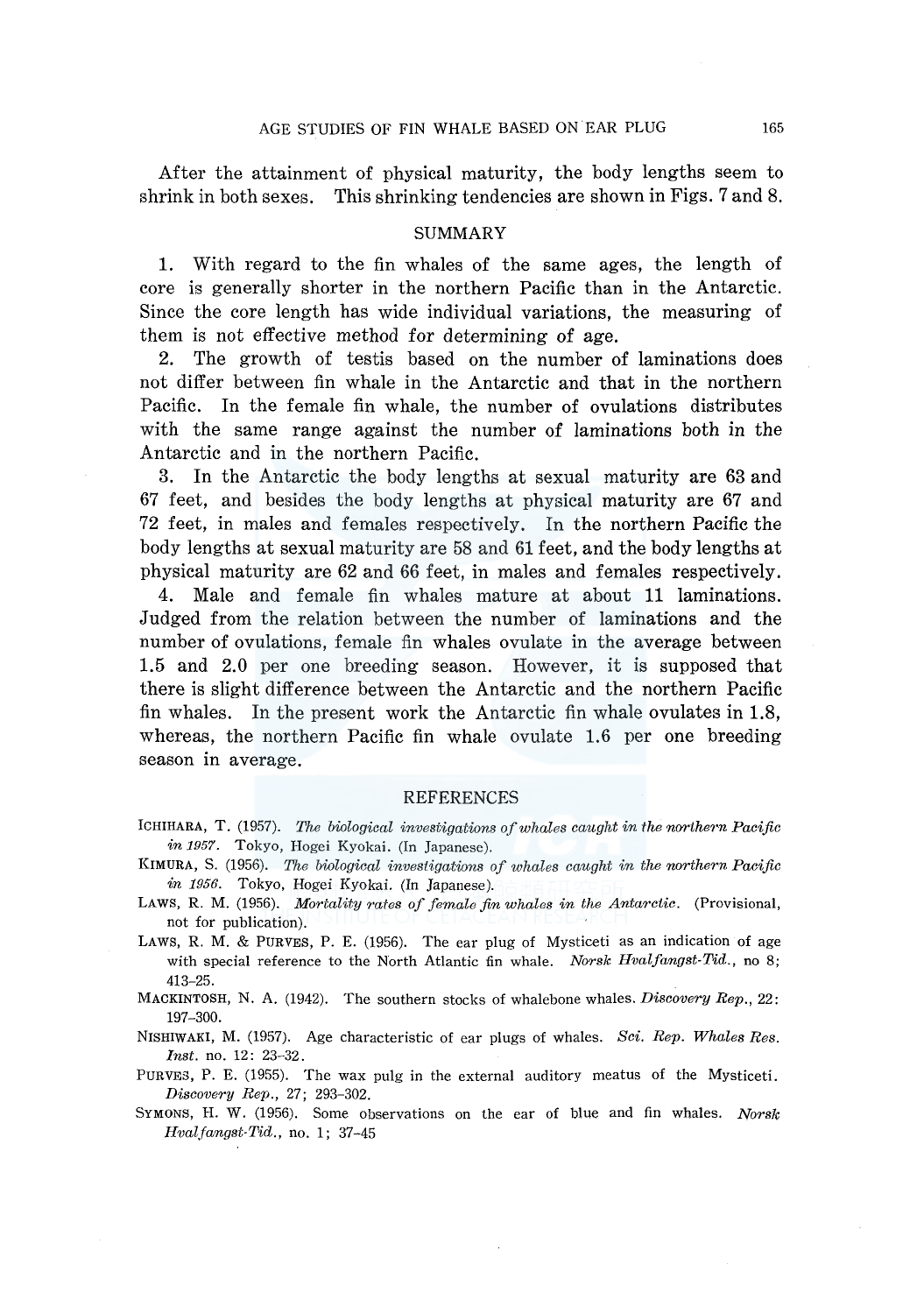### APPENDIX. DISTRIBUTION OF THE NUMBER OF LAMINATIONS IN THE EAR PLUG OF FIN WHALES.

| Number                                                                        |               |                | Females                                          |                              | Males                                                         |                                                 |                                               |                                |                                             |
|-------------------------------------------------------------------------------|---------------|----------------|--------------------------------------------------|------------------------------|---------------------------------------------------------------|-------------------------------------------------|-----------------------------------------------|--------------------------------|---------------------------------------------|
| of lami-<br>nation                                                            | Imma-<br>ture | Ovulat-<br>ing | Pregnant                                         | ${\rm Lactat}\atop{\rm ing}$ | Resting                                                       | Total                                           | $*_{Imma}$<br>ture                            | Mature                         | Total                                       |
| $\begin{array}{c} 5 \\ 6 \\ 7 \\ 8 \\ 9 \\ 10 \end{array}$<br>$\overline{11}$ | 221522        |                | $\mathbf{1}$                                     |                              |                                                               | 2215323                                         | $\begin{smallmatrix}1\1\2\3\end{smallmatrix}$ |                                | $\frac{1}{2}$                               |
| $12 \overline{)}$                                                             |               |                |                                                  |                              | $\boldsymbol{3}$                                              |                                                 | $\begin{smallmatrix}1\\1\end{smallmatrix}$    | $\frac{1}{1}$                  | $\frac{2}{2}$                               |
| 13<br>14                                                                      |               |                | $\mathbf 1$                                      |                              | $\begin{smallmatrix}2\2\1\end{smallmatrix}$<br>$\overline{4}$ |                                                 |                                               | $\mathbf{1}$<br>1              | $\frac{1}{1}$                               |
| 15<br>16<br>$17\,$<br>18                                                      |               |                | $\begin{smallmatrix}2\1\3\end{smallmatrix}$      | $\mathbf 1$<br>$\frac{1}{1}$ | $\frac{1}{3}$ $\frac{2}{2}$                                   | 31637343                                        |                                               | $\mathbf{1}$<br>$\frac{2}{6}$  | $\frac{1}{2}$ 6                             |
| 19<br>$\overline{20}$                                                         |               |                | $\begin{smallmatrix}2\1\end{smallmatrix}$        |                              |                                                               |                                                 |                                               | $\mathbf{1}$                   | $\mathbf 1$                                 |
| $\frac{21}{22}$                                                               |               |                | $\mathbf{1}$                                     |                              | $\mathbf 1$<br>$\frac{2}{1}$                                  |                                                 |                                               | $\mathbf{1}$                   | $\mathbf 1$                                 |
| 23<br>$24\,$<br>25<br>$\frac{26}{27}$                                         |               |                | $\begin{smallmatrix}2\4\2\2\end{smallmatrix}$    |                              |                                                               | 22124223                                        |                                               | $_1^2$                         | $\begin{smallmatrix}2\2\1\end{smallmatrix}$ |
| 28                                                                            |               |                |                                                  |                              | $\sqrt{3}$                                                    |                                                 |                                               |                                |                                             |
| 29<br>$\overline{30}$<br>31                                                   |               |                | $\begin{array}{c} 1 \\ 2 \\ 1 \end{array}$       |                              | $\sqrt{2}$                                                    | $\frac{3}{2}$<br>$\frac{1}{4}$ $\times$         |                                               | $\mathbf{1}$<br>$\overline{c}$ | $\mathbf{1}$<br>$\overline{c}$              |
| $\frac{3}{33}$                                                                |               |                |                                                  |                              | $\begin{smallmatrix} 2\\2\\1 \end{smallmatrix}$               | $\overline{3}$                                  |                                               | $\boldsymbol{2}$               | $\overline{\mathbf{c}}$                     |
| $\overline{34}$<br>36<br>37                                                   |               |                | $\frac{1}{2}$                                    | $\mathbf 1$                  | $\,$ 1 $\,$                                                   | $\begin{array}{c} 1 \\ 1 \\ 2 \\ 3 \end{array}$ |                                               | 1<br>$\tilde{1}$               | 1<br>$\overline{1}$                         |
| 38<br>39<br>40<br>42<br>$\overline{43}$                                       |               |                | $\frac{1}{1}$                                    |                              | $\begin{array}{c} 1 \\ 2 \\ 1 \end{array}$                    | $1112$<br>$212$                                 |                                               | $\mathbf{1}$<br>$\overline{1}$ | $\mathbf{1}$<br>$\overline{1}$              |
| 44<br>46<br>48                                                                |               |                | 1<br>$\overline{\mathbf{1}}$                     |                              |                                                               |                                                 |                                               |                                |                                             |
| 54<br>56<br>58                                                                |               |                | $\overline{2}$<br>$\overline{1}$<br>$\mathbf{1}$ |                              | 1                                                             | $\begin{array}{c} 2 \\ 2 \\ 1 \end{array}$      |                                               |                                |                                             |
| 59<br>63<br>64                                                                |               |                | $\overline{2}$                                   |                              |                                                               | $\overline{2}$                                  |                                               | $\frac{1}{1}$                  | $\begin{smallmatrix}1\1\1\end{smallmatrix}$ |
| 65<br>67                                                                      |               |                | $\mathbf 1$                                      |                              | $\mathbf{1}$                                                  | $\boldsymbol{2}$                                |                                               | $\mathbf{1}$                   | $\mathbf 1$                                 |
| 68<br>78<br>82<br>100                                                         |               |                | $\mathbf 1$                                      | 1                            | $\mathbf 1$                                                   | $\frac{1}{1}$<br>$\mathbf 1$                    |                                               | $\mathbf{1}$                   | 1                                           |
| Total                                                                         | 17            |                | 43                                               | 5                            | 43                                                            | $109 \times$                                    | 9                                             | 31                             | 40                                          |
| *                                                                             |               |                | Whose heavier testes are under 2.5 kg.           |                              |                                                               |                                                 | Grand Total                                   |                                | 149                                         |

I. NORTHERN PACIFIC FIN WHALES (1956)

x The mark includes a whale whose ovaries are not observed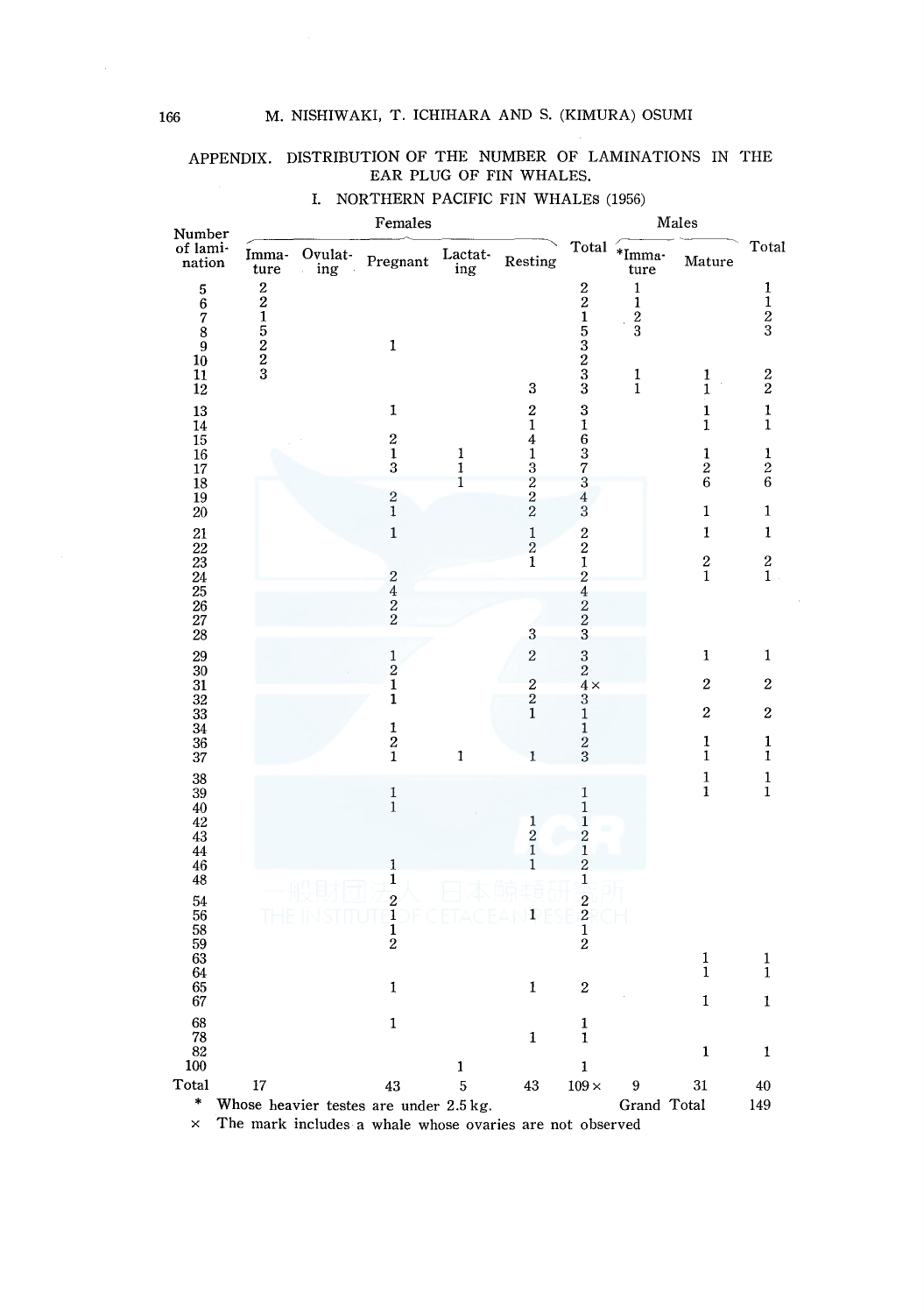|                                                                                 |                                                                |                                                            | AGE STUDIES OF FIN WHALE BASED ON EAR PLUG                                                       |                                |                                                                               |                                                                                                |                                                                 |                                                                        | 167                                                                                                          |
|---------------------------------------------------------------------------------|----------------------------------------------------------------|------------------------------------------------------------|--------------------------------------------------------------------------------------------------|--------------------------------|-------------------------------------------------------------------------------|------------------------------------------------------------------------------------------------|-----------------------------------------------------------------|------------------------------------------------------------------------|--------------------------------------------------------------------------------------------------------------|
| Number                                                                          | II. NORTHERN PACIFIC FIN WHALES (1957)<br>Males<br>Females     |                                                            |                                                                                                  |                                |                                                                               |                                                                                                |                                                                 |                                                                        |                                                                                                              |
| of lami-<br>nation                                                              | Imma-<br>ture                                                  | $\begin{array}{c} \text{Ovalat} \\ \text{ing} \end{array}$ | Pregnant                                                                                         | ${\rm Lactat}\label{eq:1}$ ing | Resting                                                                       | Total                                                                                          | *Imma-<br>ture                                                  | Mature                                                                 | Total                                                                                                        |
| 6<br>$\frac{7}{8}$<br>$\boldsymbol{9}$<br>10<br>11<br>12<br>13                  | $\frac{3}{5}$<br>$\boldsymbol{7}$<br>10<br>11<br>$\frac{1}{3}$ | $\mathbf{1}$<br>$\mathbf 1$                                | $\mathbf{1}$<br>$\mathbf{1}$<br>$\boldsymbol{3}$<br>5O <sup>a</sup>                              | $($ a                          | $\mathbf{1}$<br>$\sqrt{3}$                                                    | $\boldsymbol{3}$<br>$\mathbf 5$<br>$\sqrt{7}$<br>$10\,$<br>$14\, \times$<br>$\frac{5}{9}$<br>7 | $\boldsymbol{2}$<br>$10\,$<br>$\, 3$<br>$\bf 3$<br>$\mathbf{1}$ | 1 <sub>d</sub><br>1<br>$\,3$<br>$\overline{\mathbf{4}}$<br>5           | $\sqrt{3}$<br>10<br>4<br>$7\times$<br>5<br>5                                                                 |
| 14<br>15<br>16<br>17<br>18<br>19<br>20<br>21                                    |                                                                | $\mathbb{O}^{b)}$                                          | $\begin{smallmatrix}3\5\3\6\end{smallmatrix}$<br>$\begin{array}{c} 4 \\ 5 \\ 3 \\ 3 \end{array}$ | (1)                            | $\bf{2}$<br>$\mathbf{1}$<br>$\frac{3}{3}$<br>$\mathbf{1}$<br>$\boldsymbol{2}$ | $\,6$<br>$\,6$<br>$\boldsymbol{3}$<br>$\frac{9}{7}$<br>$\ddot{6}$<br>$\frac{3}{5}$             |                                                                 | 5<br>4583954                                                           | 5<br>$6\times$<br>5<br>$\overline{8}$<br>$4\,\times$<br>$\frac{9}{5}$<br>$\pmb{4}$                           |
| $22\,$<br>$23\,$<br>$\frac{24}{25}$<br>$\frac{25}{26}$<br>$\overline{27}$<br>28 |                                                                |                                                            | 633335<br>1                                                                                      | 1                              | $\,$ 1 $\,$<br>$\mathbf 1$<br>$\bf 3$<br>1                                    | $7\times$<br>$5\times$<br>$5\times$<br>6<br>$\overline{5}$<br>$\tilde{2}$<br>$\frac{2}{5}$     |                                                                 | 7<br>$\begin{array}{c} 9 \\ 8 \\ 7 \end{array}$<br>4<br>7<br>4         | 7<br>$\begin{array}{c} 9 \\ 8 \\ 7 \end{array}$<br>4<br>7<br>4                                               |
| 29<br>$30\,$<br>$\begin{array}{c} 31 \\ 32 \\ 33 \\ 34 \\ 35 \end{array}$       |                                                                |                                                            | $\frac{1}{3}$<br>$\overline{\mathbf{c}}$<br>$\frac{1}{2}$                                        | $\mathbf 1$                    | $\mathbf{1}$<br>$\mathbf{1}$<br>$\overline{2}$                                | $\frac{2}{2}$<br>$\overline{4}$<br>$\boldsymbol{6}$<br>$\mathbf{1}$                            |                                                                 | 6<br>$\begin{smallmatrix} 3\ 3\ 3\ 6 \end{smallmatrix}$<br>4           | 6<br>333364                                                                                                  |
| $\frac{36}{37}$<br>38<br>39                                                     |                                                                |                                                            | $\begin{array}{c} 1 \\ 3 \\ 2 \\ 2 \end{array}$<br>3                                             | $\mathbf{1}$                   | 2<br>$\,2$<br>1                                                               | $\,6$<br>$\overline{2}$<br>$\overline{4}$<br>$4\times$<br>1                                    |                                                                 | 4<br>1<br>1<br>5                                                       | $\overline{4}$<br>$\mathbf{1}$<br>1<br>5                                                                     |
| 40<br>41<br>42<br>43<br>44<br>45                                                |                                                                |                                                            | $\frac{1}{2}$<br>$\frac{1}{2}$                                                                   |                                | $\mathbf{1}$<br>$\,2$                                                         | $\frac{2}{2}$<br>$\mathbf{1}$<br>$\overline{4}$                                                |                                                                 | $\begin{smallmatrix}2\2\1\end{smallmatrix}$<br>1<br>1<br>$\frac{2}{3}$ | $\boldsymbol{2}$<br>$\mathbf 1$<br>$\mathbf 1$<br>$2\,\times$<br>$\begin{smallmatrix}2\2\3\end{smallmatrix}$ |
| 46<br>47<br>48<br>49                                                            |                                                                |                                                            | $\frac{1}{1}$                                                                                    |                                | $\overline{\mathbf{3}}$                                                       | 4<br>$\,1$                                                                                     |                                                                 | $\mathbf{1}$<br>$\boldsymbol{2}$<br>1<br>$\overline{\mathbf{1}}$       | $\mathbf 1$<br>$\boldsymbol{2}$<br>1<br>$\mathbf 1$                                                          |
| $\begin{array}{c} 50 \\ 51 \\ 52 \end{array}$<br>$5\overline{3}$                |                                                                |                                                            | $\mathbf 1$                                                                                      | $\overline{1}$                 | $\mathbf 1$<br>$\bf 2$                                                        | $\frac{1}{2}$                                                                                  |                                                                 | $\boldsymbol{2}$<br>$\mathbf{1}$                                       | $\mathbf 2$<br>$2\times$                                                                                     |
| $\begin{array}{c} 54 \\ 55 \\ 56 \\ 57 \\ 58 \\ 59 \\ \end{array}$              |                                                                |                                                            | $\mathbf 1$<br>$\frac{1}{1}$                                                                     |                                | $\,$                                                                          | $\frac{1}{2}$<br>$\frac{1}{2}$                                                                 |                                                                 | $\mathbf 1$                                                            | $\mathbf 1$                                                                                                  |
| $\frac{60}{61}$<br>62<br>63                                                     |                                                                |                                                            |                                                                                                  |                                | $\mathbf 1$<br>$\mathbf{1}$                                                   | $\mathbf 1$                                                                                    |                                                                 | $\frac{2}{2}$<br>$\mathbf{1}$                                          | $\frac{2}{2}$<br>$\mathbf{1}$                                                                                |

 $\bar{z}$ 

## II. NORTHERN PACIFIC FIN WHALES (1957)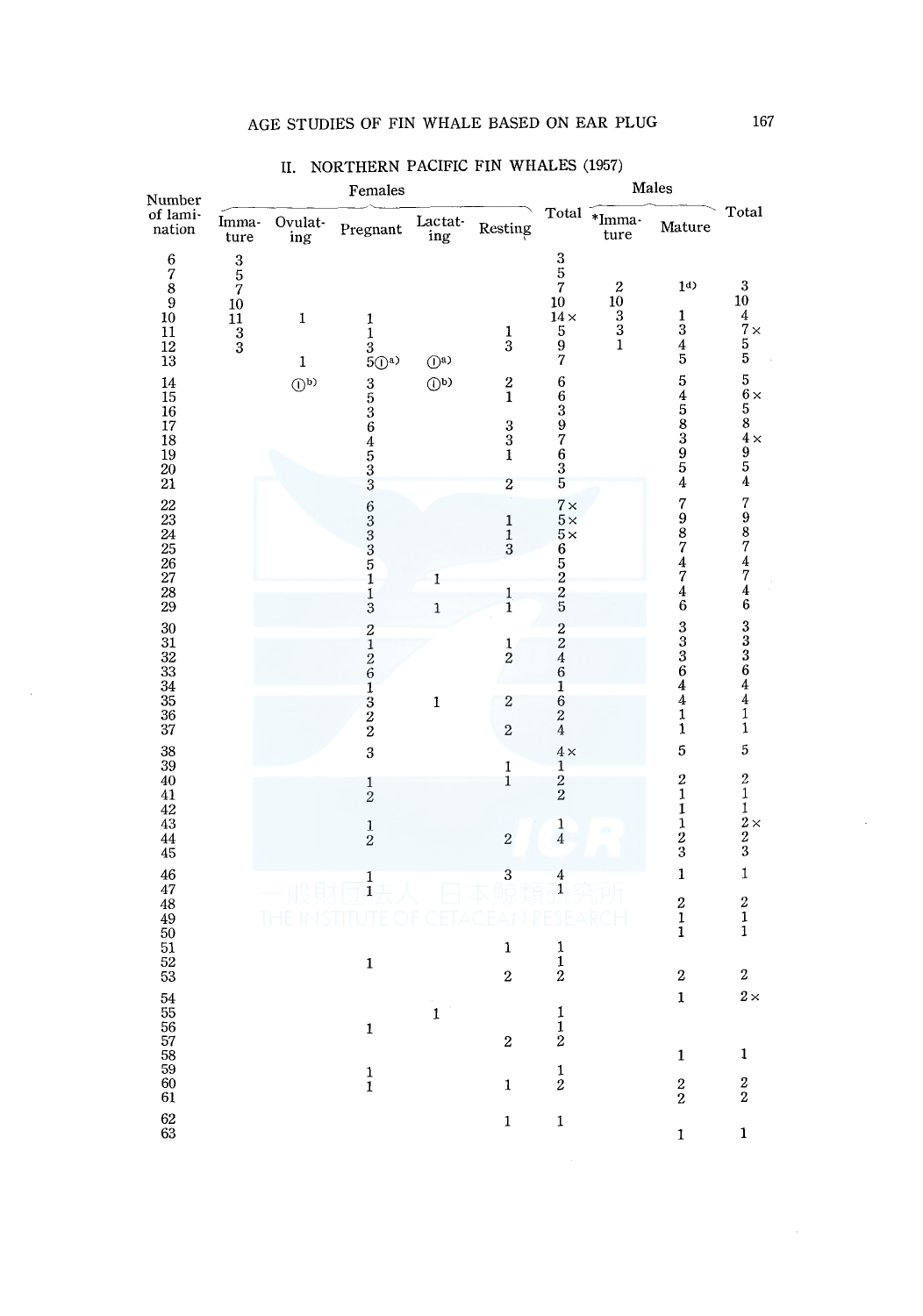| Number<br>of lami-<br>nation |               |                                 | Females         |                    |         |              |                        |        |              |
|------------------------------|---------------|---------------------------------|-----------------|--------------------|---------|--------------|------------------------|--------|--------------|
|                              | Imma-<br>ture | Ovulat-<br>ing                  | $\rm{Pregnant}$ | Lactat-<br>ing     | Resting | Total        | $\bf{*}$ Imma-<br>ture | Mature | Total        |
| 64<br>69                     |               | 1                               | 1               |                    |         |              |                        | 1      |              |
| 71<br>72                     |               |                                 |                 |                    |         |              |                        | 1      |              |
| 74<br>75                     |               | $($ <sup>c</sup> ) <sup>c</sup> |                 | $($ <sup>c</sup> ) |         |              |                        |        |              |
| 76<br>80                     |               |                                 |                 |                    |         |              |                        |        |              |
| 81<br>89                     |               |                                 |                 |                    | 1       | 1            |                        | 1      | 1            |
| 80<br>101                    |               |                                 |                 |                    |         |              |                        |        |              |
| Total                        | 42            | 5                               | 103             | 8                  | 46      | $206 \times$ | 19                     | 172    | $197 \times$ |
|                              |               |                                 |                 |                    |         |              | Grand Total            |        | 403          |

\* Whose heavier testes are under 2.5 kg.

a) The pregnant and lactating whales

b, c) The ovulating and lactating whales

d) Its testes are 2.6 kg. and 2.0 kg.

x Marks includes whales whose ovaries and testes are not observed

| Number                                                             |                                              |                   | Females                                                       |                                 |                                  |                                                                 | Males                                           |                                                                                   |                                                  |
|--------------------------------------------------------------------|----------------------------------------------|-------------------|---------------------------------------------------------------|---------------------------------|----------------------------------|-----------------------------------------------------------------|-------------------------------------------------|-----------------------------------------------------------------------------------|--------------------------------------------------|
| of lami-<br>$\quad$ nation                                         | Imma-<br>ture                                | Ovulat-<br>ing    | Pregnant                                                      | Lactat-<br>$\operatorname{ing}$ | Resting                          | Total                                                           | $\bf *Imma\cdot$<br>ture                        | Mature                                                                            | Total                                            |
| 56789                                                              | $\overline{2}$<br>$\frac{2}{3}$              |                   |                                                               |                                 |                                  | $\overline{2}$<br>$\begin{smallmatrix}2\3\3\3\end{smallmatrix}$ | 1<br>$\frac{3}{5}$<br>$\overline{4}$<br>$\,2\,$ |                                                                                   | 13542487                                         |
| 10<br>11<br>$12\,$                                                 | $\overline{c}$<br>$\bf{4}$<br>$\overline{4}$ | 1                 | $\sqrt{3}$<br>$\mathbf{1}$                                    |                                 | 1<br>1                           | $\overline{7}$<br>7                                             | $\mathbf 1$<br>$\overline{2}$<br>$\overline{2}$ | $\begin{array}{c} 3 \\ 6 \end{array}$<br>5                                        |                                                  |
| 13<br>14<br>15                                                     |                                              |                   | 3<br>$\mathbf{1}$                                             |                                 | 1<br>1                           | $\begin{array}{c} 4 \\ 2 \\ 3 \\ 3 \end{array}$                 | 1                                               | 1<br>$\overline{\mathbf{3}}$<br>$\overline{4}$                                    | $\begin{smallmatrix}2\3\3\4\8\end{smallmatrix}$  |
| $16\,$<br>17<br>18<br>19<br>$20\,$                                 |                                              |                   | $\frac{2}{2}$ $\frac{3}{2}$<br>3                              |                                 |                                  | $\frac{4}{3}$<br>3                                              |                                                 | 8<br>$\frac{2}{3}$                                                                | $\frac{2}{3}$                                    |
| 21<br>$22\,$<br>$23\,$<br>$24\,$<br>25<br>$26\,$<br>$\bf 27$<br>28 |                                              |                   | $\boldsymbol{2}$<br>$\frac{3}{2}$ $\frac{2}{3}$ $\frac{1}{2}$ |                                 | $\mathbf{2}$<br>1<br>3<br>1<br>1 | 4<br>452413                                                     |                                                 | $\frac{2}{2}$<br>$\overline{7}$<br>$\frac{3}{2}$<br>$\frac{2}{2}$<br>$\mathbf{1}$ | 22732321                                         |
| 29<br>30<br>31<br>$\frac{32}{33}$                                  |                                              | $\mathbf{1}$<br>1 | $\frac{2}{1}$<br>$\frac{4}{3}$                                |                                 | $\mathbf{1}$                     | $\begin{smallmatrix}2&&\\&2\\2&&5\\3&3\end{smallmatrix}$        |                                                 | $\boldsymbol{2}$<br>$\bf{4}$<br>1<br>$\frac{1}{2}$                                | $\overline{c}$<br>$\frac{4}{1}$<br>$\frac{1}{2}$ |

## III. ANT ARCTIC FIN WHALES (1956-57)